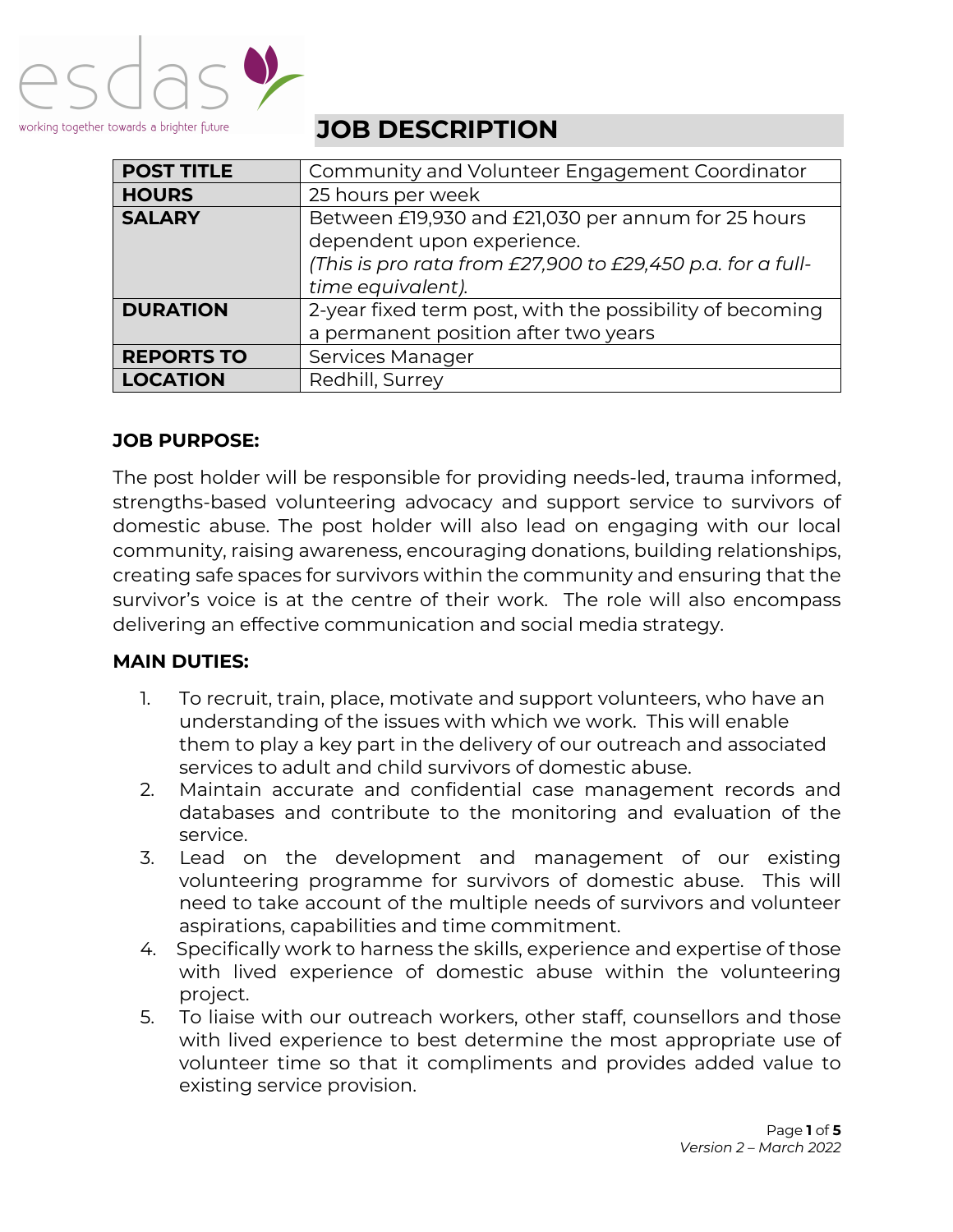

#### working together towards a brighter future

- 6. Co-ordinate the day-to-day management of volunteers and ensure that best practice is applied and all ESDAS policies are adhered to. This will include regular meetings with volunteers, individually and in groups, and annual support meetings. The process will monitor progress, respond to any queries or problems and enhance personal development.
- 7. To oversee the delivery of specifically funded volunteer projects within relevant timescales and budgets. Ensuring that outcomes are met and communicated where appropriate.
- 8. To develop and deliver an effective communication and social media strategy.
- 9. Alongside the Services Manager to be responsible for ensuring that ESDAS has a comprehensive approach to Survivor Consultation and Survivor Involvement at all levels within the organisation.
- 10. Respect and value the diversity of the community (geographical or minoritised communities) in which services are delivered and recognise the need and concerns of a diverse range of survivors, ensuring the service is accessible to all.
- 11. Participate in regular management supervision, case reviews and clinical supervision to ensure the highest standards of support and advocacy.
- 12. Maintain strict organisational confidentiality, professional boundaries and security procedures.
- 13. Identify own training and development needs and participate in all training courses relevant to the organisation and role commitment to providing high quality services.
- 14. Work at all times with due regard to the policies and procedures of ESDAS, including financial regulations, participating in their development and amendment where required.
- 15. Willingness to participate in promotional, fundraising and income generating events, activities and any other duties as may be reasonably required by the organisation.

### **OTHER:**

- 1. The post is subject to an enhanced Disclosure and Barring Service check which will be carried out at appointment of a candidate.
- 2. This post is subject to completion of a six-month probationary period.
- 3. Must be mobile to work across the whole of our area of operation and Surrey area as required.
- 4. A valid driving licence and own transport is essential for this post.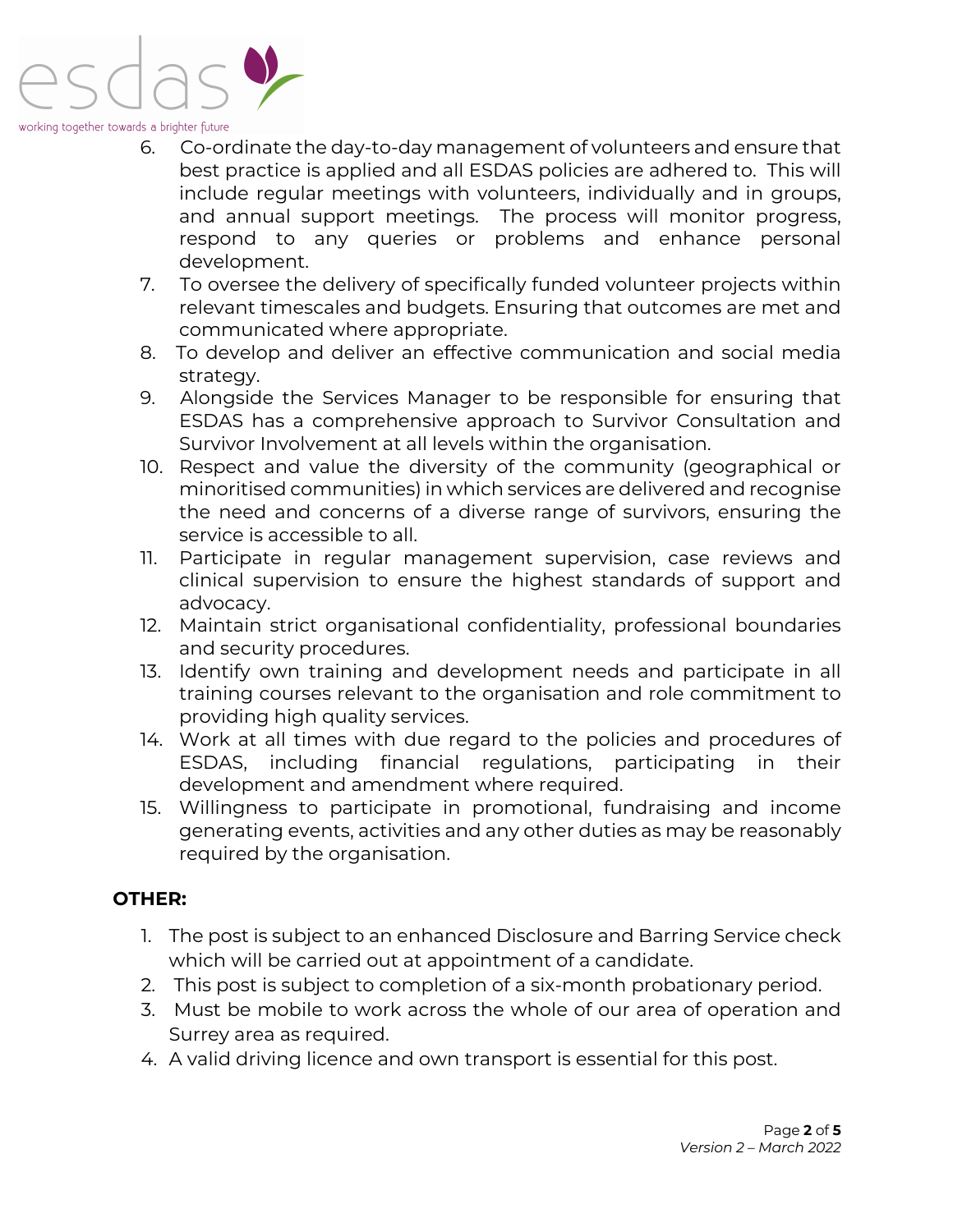

5. The post is subject to an enhanced vetting and barring check and open to women only. Genuine Occupational Requirement (GOR), Schedule 9 (Work; Exceptions), Part 1 (Occupational Requirements), of the Equality Act (2010) applies.

This job description is not designed to provide an exhaustive list of tasks and therefore the post holder is expected to undertake any other reasonable duties within the scope of the post as specified by their line manager.

| <b>EXPERIENCE</b>                                  |                                |                     |  |  |
|----------------------------------------------------|--------------------------------|---------------------|--|--|
| <b>Criteria</b>                                    | Essential/<br><b>Desirable</b> | <b>How Assessed</b> |  |  |
| Experience of working with issues surrounding      | D                              | Cover               |  |  |
| gender-based abuse, stalking, domestic             |                                | Letter/CV/Intervi   |  |  |
| abuse/interpersonal violence.                      |                                | ew                  |  |  |
| Experience of managing a caseload of               | $\mathsf{D}$                   | Cover               |  |  |
| individuals, assessing their needs and             |                                | Letter/CV/Intervi   |  |  |
| formulating support plans and helping people       |                                | ew                  |  |  |
| reach their goals                                  |                                |                     |  |  |
| Experience of working with individuals with        | $\mathsf{D}$                   | Cover               |  |  |
| multiple disadvantages such as drug or alcohol     |                                | Letter/CV/Intervi   |  |  |
| issues and/or mental ill health                    |                                | ew                  |  |  |
| Experience of identifying safeguarding concerns    | E                              | Cover               |  |  |
| and reporting concerns in line with local          |                                | Letter/CV/Intervi   |  |  |
| procedures                                         |                                | ew                  |  |  |
| Experience of multi-agency partnership working     | E                              | Cover               |  |  |
| and representing organisations at external         |                                | Letter/CV/Intervi   |  |  |
| meetings and conferences                           |                                | ew                  |  |  |
| Experience of writing reports, briefings, and case | E                              | Cover               |  |  |
| studies                                            |                                | Letter/CV/Intervi   |  |  |
|                                                    |                                | ew                  |  |  |
| Experience of stakeholder and community            | E                              | Cover               |  |  |
| engagement                                         |                                | Letter/CV/Intervi   |  |  |
|                                                    |                                | ew                  |  |  |
| Experience of speaking at awareness raising        | D                              | Cover               |  |  |
| events in a variety of community settings          |                                | Letter/CV/Intervi   |  |  |
|                                                    |                                | ew                  |  |  |
| Experience of developing and creating              | E                              | Cover               |  |  |
| fundraising and marketing resources                |                                | Letter/CV/Intervi   |  |  |
|                                                    |                                | ew                  |  |  |

# **PERSON SPECIFICATION**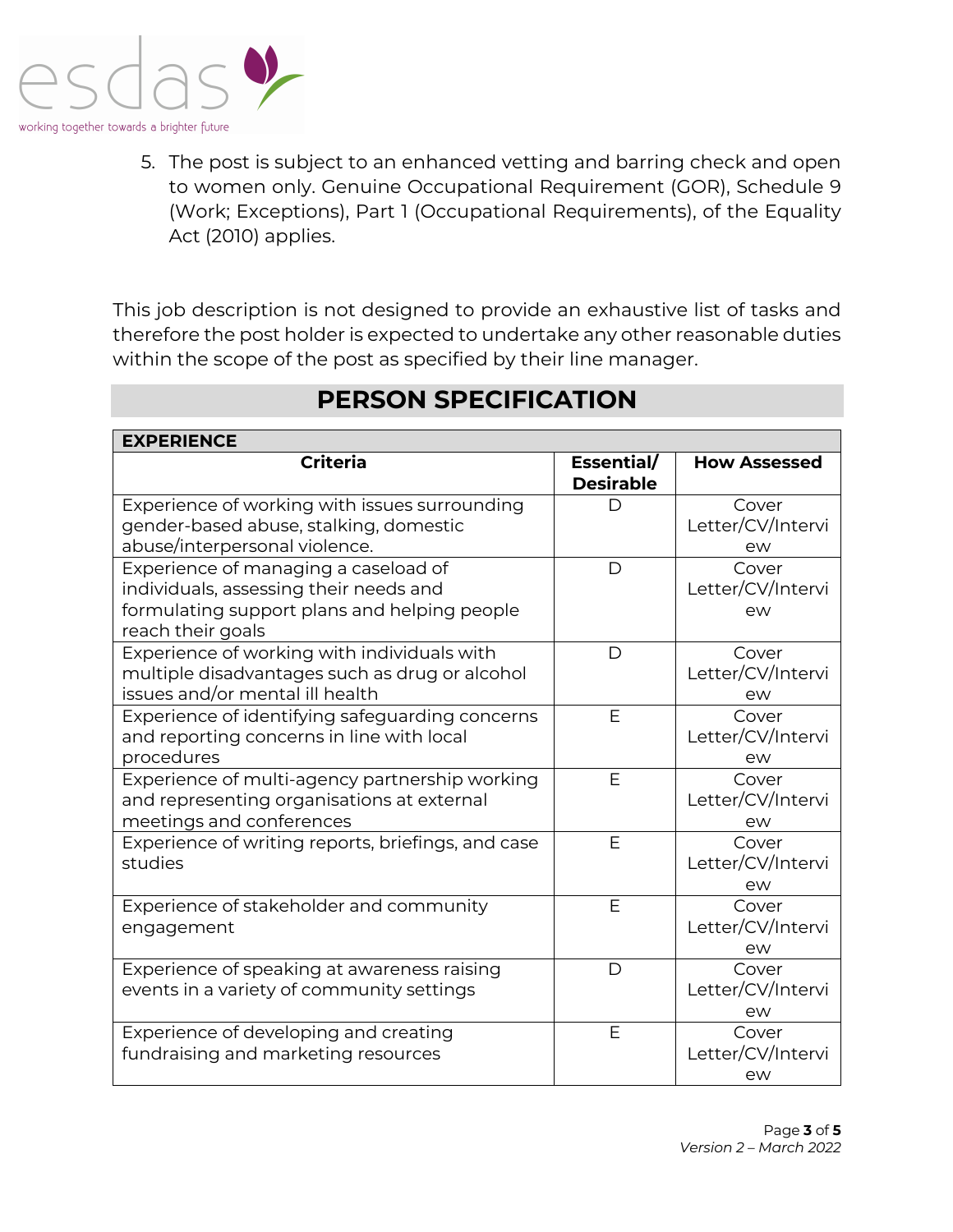

| Experience of managing and working with                                                                                                                                                                                            | E                              | Cover                            |
|------------------------------------------------------------------------------------------------------------------------------------------------------------------------------------------------------------------------------------|--------------------------------|----------------------------------|
| volunteers                                                                                                                                                                                                                         |                                | Letter/CV/Intervi<br>ew          |
| <b>KNOWLEDGE AND UNDERSTANDING</b>                                                                                                                                                                                                 |                                |                                  |
| <b>Criteria</b>                                                                                                                                                                                                                    | Essential/<br><b>Desirable</b> | Assessed?                        |
| Excellent understanding of all inter personal<br>violence (including the Power and Control<br>Wheel)                                                                                                                               | Е                              | Cover<br>Letter/CV/Intervi<br>ew |
| Excellent understanding of the impact of<br>domestic abuse, sexual violence and gender-<br>based violence on survivors and the breadth of<br>impact across the victim's network of family,<br>friends, co-workers, community, etc. | E                              | Cover<br>Letter/CV/Intervi<br>ew |
| Theoretical, practical and procedural knowledge<br>of civil and criminal justice remedies for survivors<br>of stalking                                                                                                             | $\mathsf D$                    | Cover<br>Letter/CV/Intervi<br>ew |
| Thorough understanding of safeguarding in<br>regard to children and vulnerable adults, and the<br>legal responsibilities surrounding these issues                                                                                  | $\mathsf D$                    | Cover<br>Letter/CV/Intervi<br>ew |
| Understand principles of risk assessment, safety<br>planning and risk management for survivors of<br>stalking for primary and secondary survivors                                                                                  | D                              | Cover<br>Letter/CV/Intervi<br>ew |
| Good understanding of correct and effective<br>information sharing between agencies                                                                                                                                                | $\mathsf D$                    | Cover<br>Letter/CV/Intervi<br>ew |
| Understanding of the remits and resources of<br>relevant statutory bodies and voluntary agencies                                                                                                                                   | D                              | Cover<br>Letter/CV/Intervi<br>ew |
| Knowledge of local support services for<br>individuals living in the local areas                                                                                                                                                   | $\mathsf{D}$                   | Cover<br>Letter/CV/Intervi<br>ew |
| <b>SKILLS AND ABILITIES</b>                                                                                                                                                                                                        |                                |                                  |
| <b>Criteria</b>                                                                                                                                                                                                                    | Essential/<br><b>Desirable</b> | Assessed?                        |
| Confident about making pro-active contact with<br>a range of stakeholders                                                                                                                                                          | E                              | Cover<br>Letter/CV/Intervi<br>ew |
| Able to work on own initiative                                                                                                                                                                                                     | E                              | Cover<br>Letter/CV/Intervi<br>ew |
| Self-motivated, confident, enthusiastic and<br>reliable                                                                                                                                                                            | Ε                              | Cover<br>Letter/CV/Intervi<br>ew |